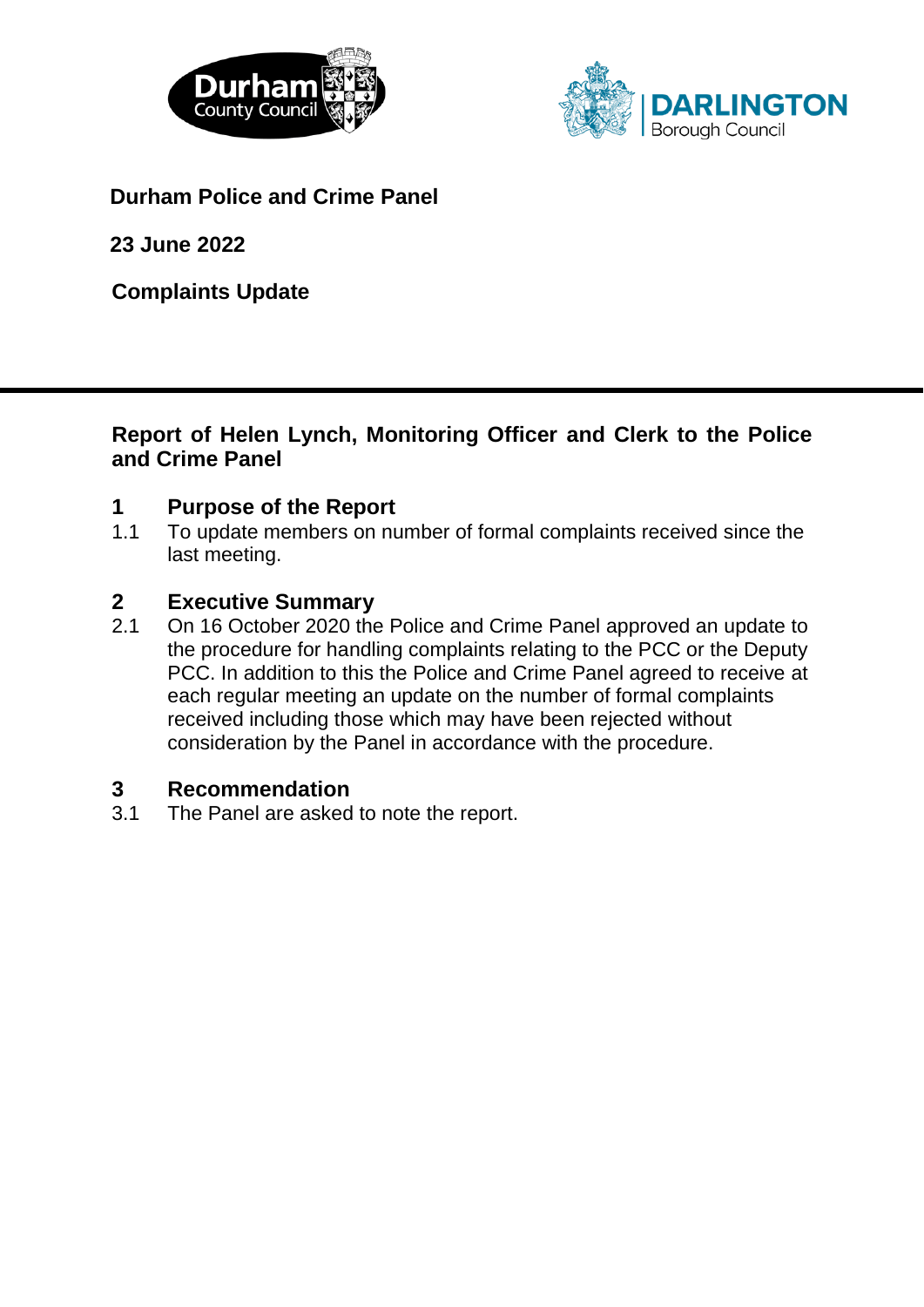# **4 Complaints Procedure**

- 4.1 The Police and Reform and Social Responsibility Act 2011 sets out the role and responsibility of Panels, this includes handling complaints relating to the Police and Crime Commissioner and their Deputy where appointed.
- 4.2 The Police and Crime Panel on 16 October 2020 reviewed and agreed an update to the procedure for dealing with complaints and conduct matters about the PCC and their Deputy. The updates to the procedure were made following recommendations of the Local Government Association (LGA) on the best practice for complaints handling.
- 4.3 Following the approval by the Panel to adopt the updated procedure, the procedure took effect for all complaints received after 16 October 2020. A copy of the updated procedure is available on the Durham County Council website and is also available on request.

# **5 Complaints Update**

- 5.1 The Panel have delegated responsibility to the Monitoring Officer to the Police and Crime Victims Commissioners Office for the initial receipt of complaints, and referral to the Panel, if there appears to be any substance in it. There may be instances where a complaint is not presented to the Panel such as withdrawn complaints or those which are outside of the policy to be considered.
- 5.2 In order to promote transparency and ensure effective scrutiny it was agreed on 16 October 2020 that the Panel would receive a report at each regular meeting on formal complaints received relating to the PCVC, including those which have not been presented to the Panel.
- 5.3 Between 24 February 2022 and 15 June 2022 there has been one formal complaint received in accordance with the procedure which will be considered by the Panel on 23 June 2022.

## **Background Papers**

None